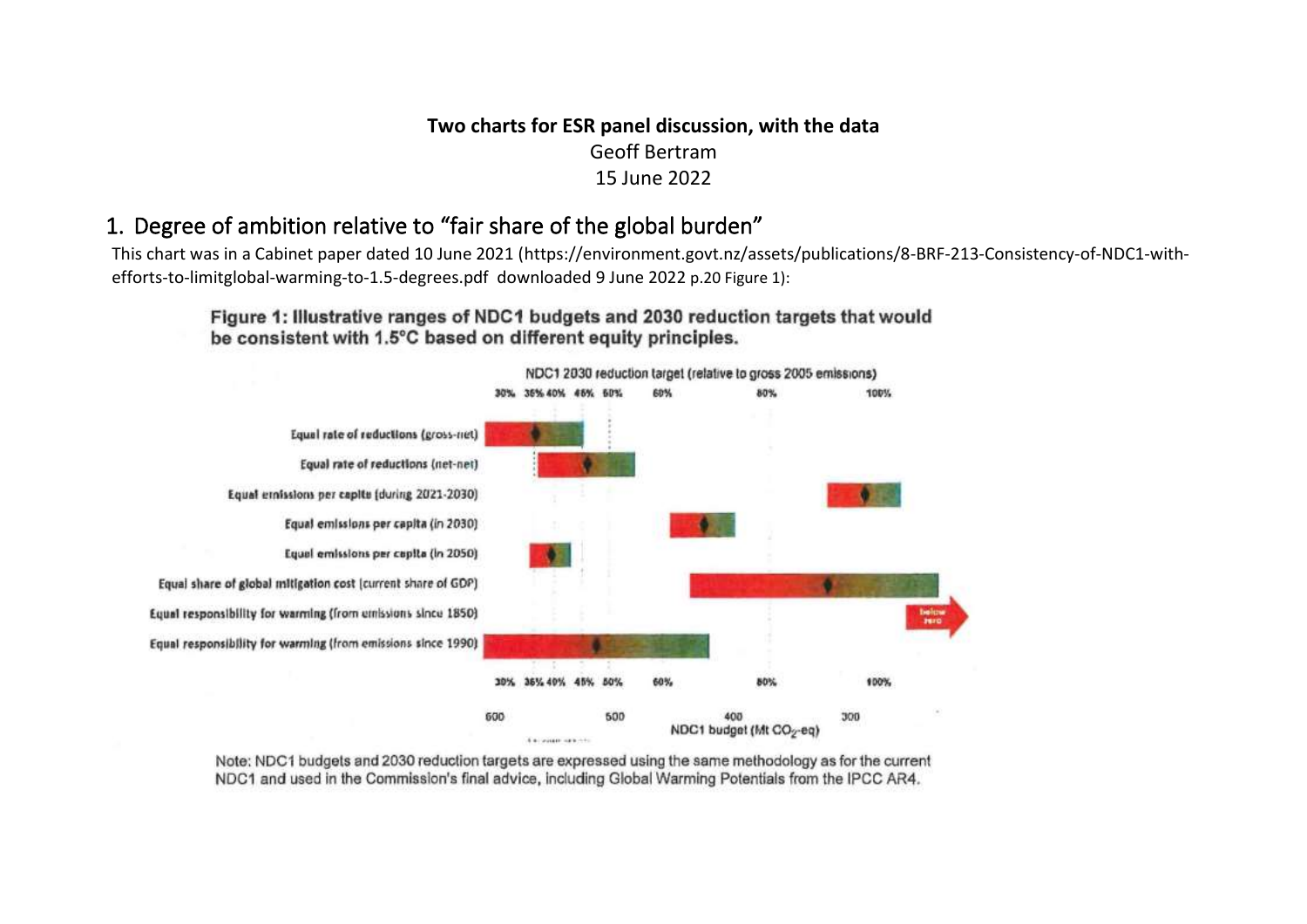

Estimated total targetaccounted budget in AR4 and

Note: NDC1 budgets and 2030 reduction targets are expressed using the same methodology as for the current NDC1 and used in the Commission's final advice, including Global Warming Potentials from the IPCC AR4.

Note: the AR4 numbers are from pages 17-20 of the Cabinet paper, paragraphs 67, 72, 79 and 83, converted to target-accounting using paragraph 92 and then converted to AR5 values using AR4=>AR5 multipliers of unity for CO2, 1.12 for methane, 0.8892 for NO2, 0.947 for HFCs, 0.904 for PFCs, 1.03 for SF6.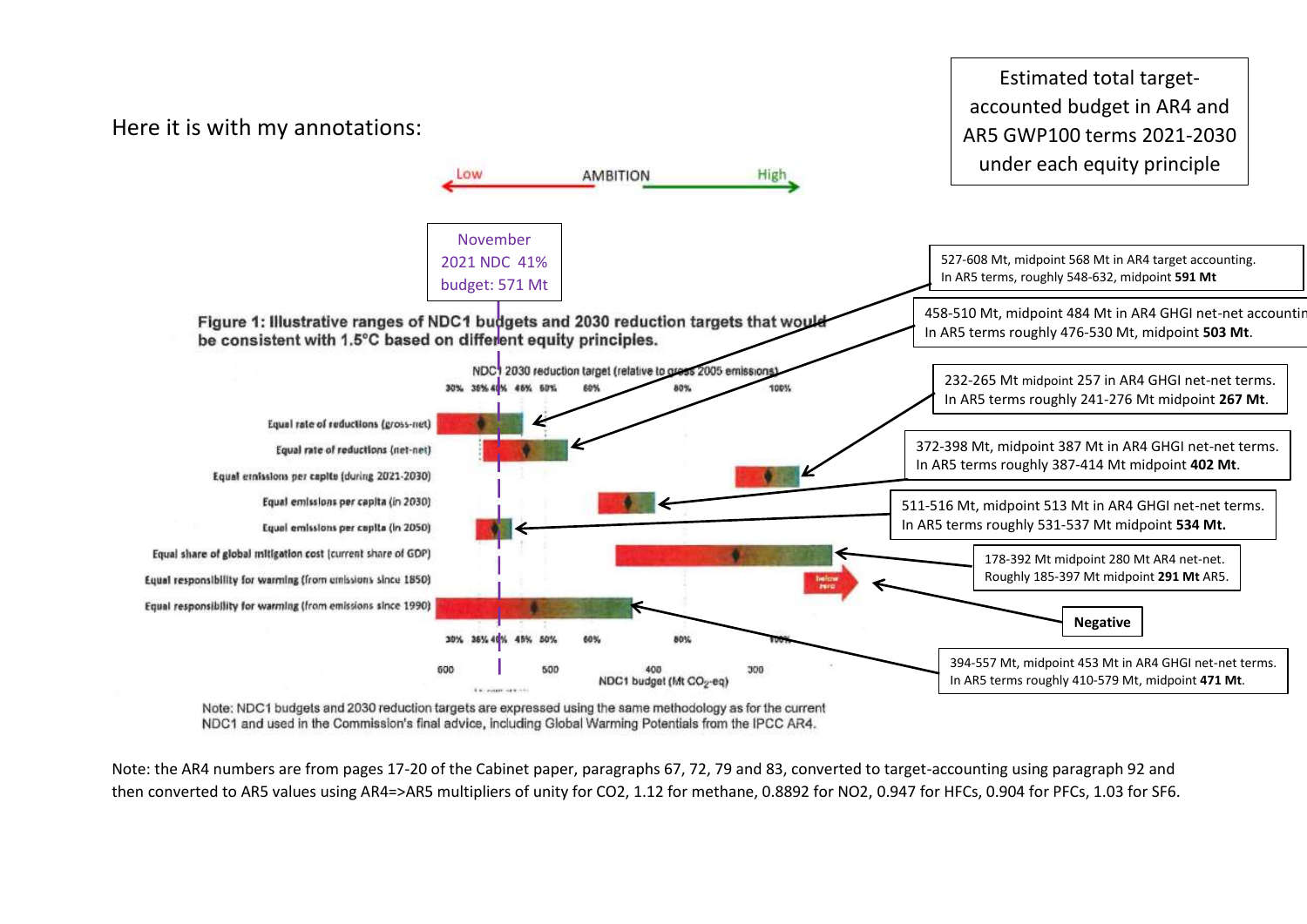# 2. History, projections and budgets

Here are the basic history and projections:

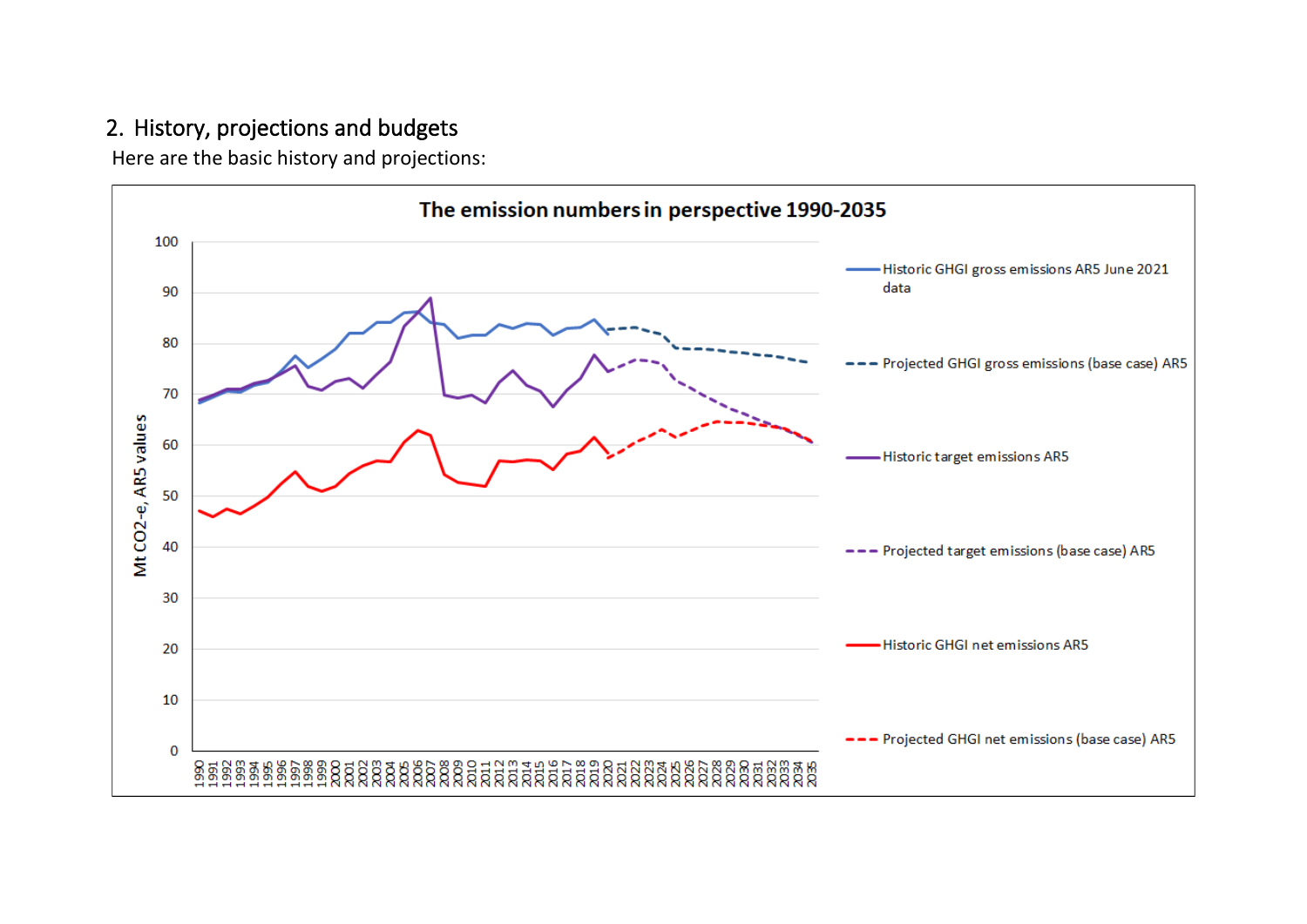

Add New Zealand Government commitments, targets and budgets: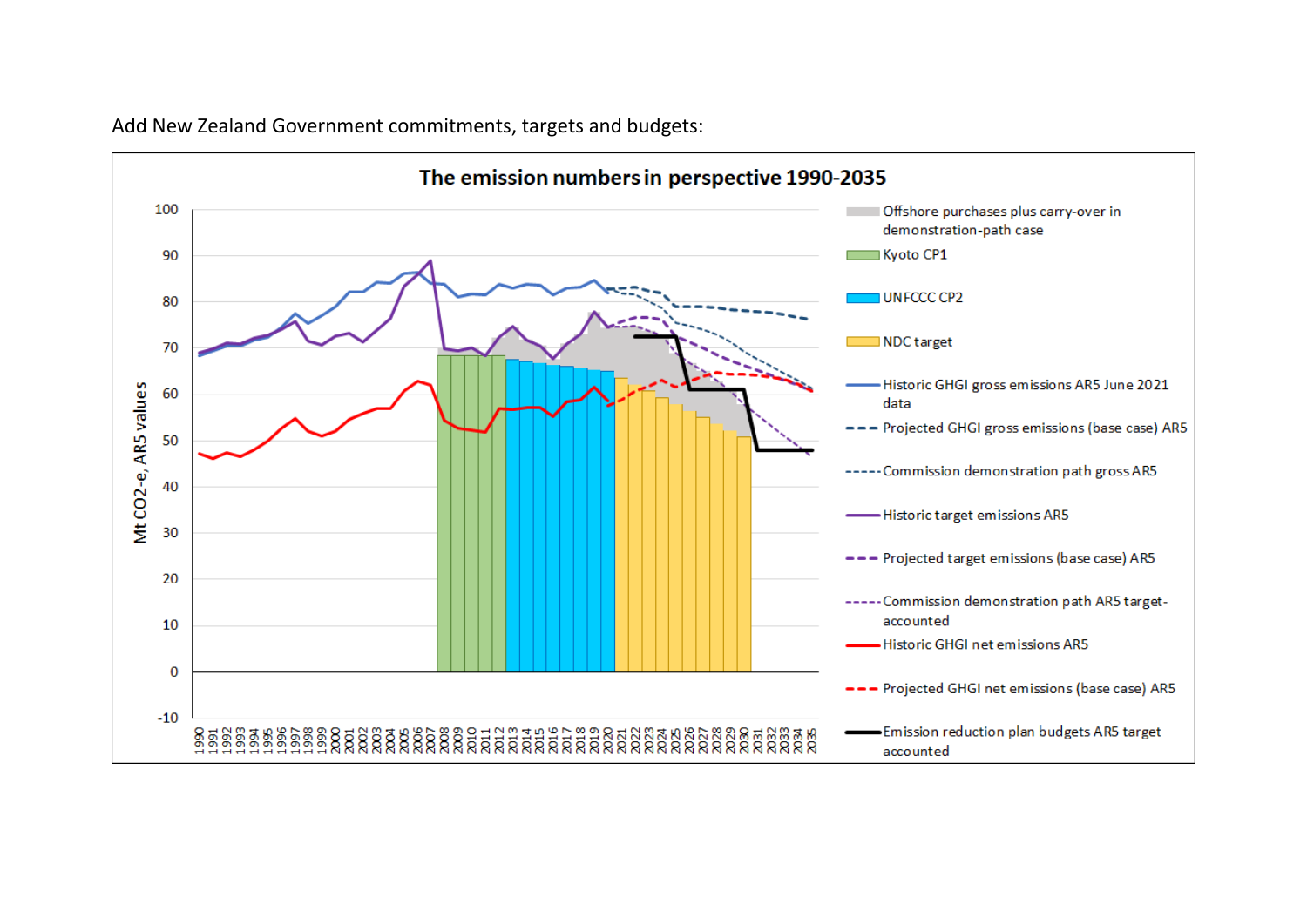Finally add two of those IPCC SR 1.5 scenarios from the first chart: equal % reductions on a GHGI net basis, and ability-topay:

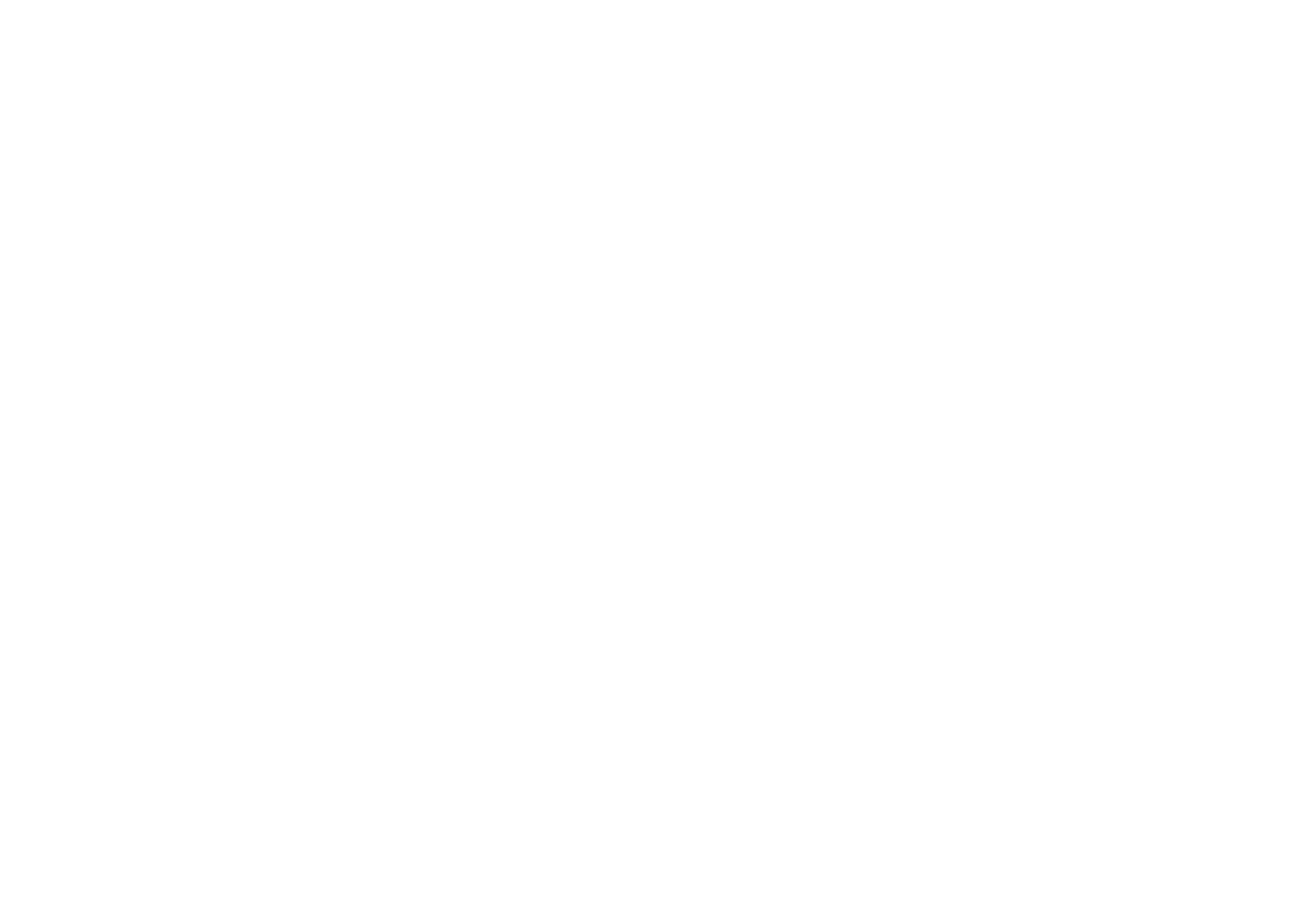### **Data for the chart**

|      | (1)                                                                                                    | (2)                                                                                                 | (3)                                                                                                                       | (4)                                                                                       | (5)                                                                                   | (6)                                                        | (7)                                                                                    | (8)                                                                                                                  | (9)                                                        | (10)                                             | (11)                                         | (12)                                                                        | (13)                                                                      | (14)                                                                                                            | (15)                                                                                                                         | (16)                                                                                         |
|------|--------------------------------------------------------------------------------------------------------|-----------------------------------------------------------------------------------------------------|---------------------------------------------------------------------------------------------------------------------------|-------------------------------------------------------------------------------------------|---------------------------------------------------------------------------------------|------------------------------------------------------------|----------------------------------------------------------------------------------------|----------------------------------------------------------------------------------------------------------------------|------------------------------------------------------------|--------------------------------------------------|----------------------------------------------|-----------------------------------------------------------------------------|---------------------------------------------------------------------------|-----------------------------------------------------------------------------------------------------------------|------------------------------------------------------------------------------------------------------------------------------|----------------------------------------------------------------------------------------------|
|      | Historic<br><b>GHGI</b><br>gross<br>emission<br>s, March<br>2022 MfE<br>data, AR5<br>CO <sub>2-e</sub> | MfE<br>projected<br><b>GHGI</b><br>gross<br>emission<br>s, base<br>case, in<br><b>AR5 CO2-</b><br>e | Commissi<br>on's<br>projected<br><b>GHGI</b><br>gross<br>emission<br>s,<br>demonstr<br>ation<br>path, in<br>AR5 CO2-<br>e | Historic<br>GHGI net<br>emissions,<br>March<br>2022 MfE<br>data, AR5<br>CO <sub>2-e</sub> | MfE<br>projected<br>GHGI net<br>emission<br>s, base<br>case, AR5<br>CO <sub>2-e</sub> | Historic<br>target-<br>accounted<br>emissions<br>AR5 CO2-e | MfE<br>projected<br>target-<br>accounte<br>d<br>emission<br>s AR5<br>CO <sub>2-e</sub> | Commission's<br>projected<br>target-<br>accounted<br>emissions,<br>demonstratio<br>n path, AR5<br>CO <sub>2</sub> -e | Kyoto<br>CP1<br>commi<br>tment<br>AR5<br>CO <sub>2-e</sub> | 2013-<br>2020<br><b>UNFCCC</b><br>commitm<br>ent | November<br>2021 NDC<br>budget,<br>AR5 CO2-e | Emission<br>Reductio<br>n Plan<br>budget<br>2022-<br>2035,<br>AR5 CO2-<br>e | Offshore<br>purchase<br>s and<br>carried-<br>over<br>units AR5<br>$CO2-e$ | SR 1.5<br>scenario<br>'equal %<br>reduction<br>s net-<br>net', AR5<br>CO <sub>2-e</sub> in<br>GHGI net<br>terms | SR 1.5<br>scenario<br>'equal %<br>reduction<br>s net-<br>net', AR5<br>CO <sub>2-e</sub> in<br>target<br>accounti<br>ng terms | SR 1.5<br>scenario<br>'ability to<br>pay', AR5<br>CO2-e in<br>target<br>accounti<br>ng terms |
| 1990 | 68,421                                                                                                 |                                                                                                     |                                                                                                                           | 47,164                                                                                    |                                                                                       | 68,998                                                     |                                                                                        |                                                                                                                      |                                                            |                                                  |                                              |                                                                             |                                                                           |                                                                                                                 |                                                                                                                              |                                                                                              |
| 1991 | 69,421                                                                                                 |                                                                                                     |                                                                                                                           | 47,164                                                                                    |                                                                                       | 69,894                                                     |                                                                                        |                                                                                                                      |                                                            |                                                  |                                              |                                                                             |                                                                           |                                                                                                                 |                                                                                                                              |                                                                                              |
| 1992 | 70,570                                                                                                 |                                                                                                     |                                                                                                                           | 47,164                                                                                    |                                                                                       | 71,128                                                     |                                                                                        |                                                                                                                      |                                                            |                                                  |                                              |                                                                             |                                                                           |                                                                                                                 |                                                                                                                              |                                                                                              |
| 1993 | 70,468                                                                                                 |                                                                                                     |                                                                                                                           | 47,164                                                                                    |                                                                                       | 70,962                                                     |                                                                                        |                                                                                                                      |                                                            |                                                  |                                              |                                                                             |                                                                           |                                                                                                                 |                                                                                                                              |                                                                                              |
| 1994 | 71,802                                                                                                 |                                                                                                     |                                                                                                                           | 47,164                                                                                    |                                                                                       | 72,282                                                     |                                                                                        |                                                                                                                      |                                                            |                                                  |                                              |                                                                             |                                                                           |                                                                                                                 |                                                                                                                              |                                                                                              |
| 1995 | 72,379                                                                                                 |                                                                                                     |                                                                                                                           | 47,164                                                                                    |                                                                                       | 72,807                                                     |                                                                                        |                                                                                                                      |                                                            |                                                  |                                              |                                                                             |                                                                           |                                                                                                                 |                                                                                                                              |                                                                                              |
| 1996 | 74,615                                                                                                 |                                                                                                     |                                                                                                                           | 47,164                                                                                    |                                                                                       | 74,181                                                     |                                                                                        |                                                                                                                      |                                                            |                                                  |                                              |                                                                             |                                                                           |                                                                                                                 |                                                                                                                              |                                                                                              |
| 1997 | 77,536                                                                                                 |                                                                                                     |                                                                                                                           | 47,164                                                                                    |                                                                                       | 75,746                                                     |                                                                                        |                                                                                                                      |                                                            |                                                  |                                              |                                                                             |                                                                           |                                                                                                                 |                                                                                                                              |                                                                                              |
| 1998 | 75,275                                                                                                 |                                                                                                     |                                                                                                                           | 47,164                                                                                    |                                                                                       | 71,605                                                     |                                                                                        |                                                                                                                      |                                                            |                                                  |                                              |                                                                             |                                                                           |                                                                                                                 |                                                                                                                              |                                                                                              |
| 1999 | 77,034                                                                                                 |                                                                                                     |                                                                                                                           | 47,164                                                                                    |                                                                                       | 70,788                                                     |                                                                                        |                                                                                                                      |                                                            |                                                  |                                              |                                                                             |                                                                           |                                                                                                                 |                                                                                                                              |                                                                                              |
| 2000 | 79,035                                                                                                 |                                                                                                     |                                                                                                                           | 47,164                                                                                    |                                                                                       | 72,671                                                     |                                                                                        |                                                                                                                      |                                                            |                                                  |                                              |                                                                             |                                                                           |                                                                                                                 |                                                                                                                              |                                                                                              |
| 2001 | 82,028                                                                                                 |                                                                                                     |                                                                                                                           | 47,164                                                                                    |                                                                                       | 73,221                                                     |                                                                                        |                                                                                                                      |                                                            |                                                  |                                              |                                                                             |                                                                           |                                                                                                                 |                                                                                                                              |                                                                                              |
| 2002 | 82,069                                                                                                 |                                                                                                     |                                                                                                                           | 47,164                                                                                    |                                                                                       | 71,300                                                     |                                                                                        |                                                                                                                      |                                                            |                                                  |                                              |                                                                             |                                                                           |                                                                                                                 |                                                                                                                              |                                                                                              |
| 2003 | 84,233                                                                                                 |                                                                                                     |                                                                                                                           | 47,164                                                                                    |                                                                                       | 73,935                                                     |                                                                                        |                                                                                                                      |                                                            |                                                  |                                              |                                                                             |                                                                           |                                                                                                                 |                                                                                                                              |                                                                                              |
| 2004 | 84,061                                                                                                 |                                                                                                     |                                                                                                                           | 47,164                                                                                    |                                                                                       | 76,446                                                     |                                                                                        |                                                                                                                      |                                                            |                                                  |                                              |                                                                             |                                                                           |                                                                                                                 |                                                                                                                              |                                                                                              |
| 2005 | 86,132                                                                                                 |                                                                                                     |                                                                                                                           | 47,164                                                                                    |                                                                                       | 83,417                                                     |                                                                                        |                                                                                                                      |                                                            |                                                  |                                              |                                                                             |                                                                           |                                                                                                                 |                                                                                                                              |                                                                                              |
| 2006 | 86,355                                                                                                 |                                                                                                     |                                                                                                                           | 47,164                                                                                    |                                                                                       | 85,974                                                     |                                                                                        |                                                                                                                      |                                                            |                                                  |                                              |                                                                             |                                                                           |                                                                                                                 |                                                                                                                              |                                                                                              |
| 2007 | 84,146                                                                                                 |                                                                                                     |                                                                                                                           | 47,164                                                                                    |                                                                                       | 88,917                                                     |                                                                                        |                                                                                                                      |                                                            |                                                  |                                              |                                                                             |                                                                           |                                                                                                                 |                                                                                                                              |                                                                                              |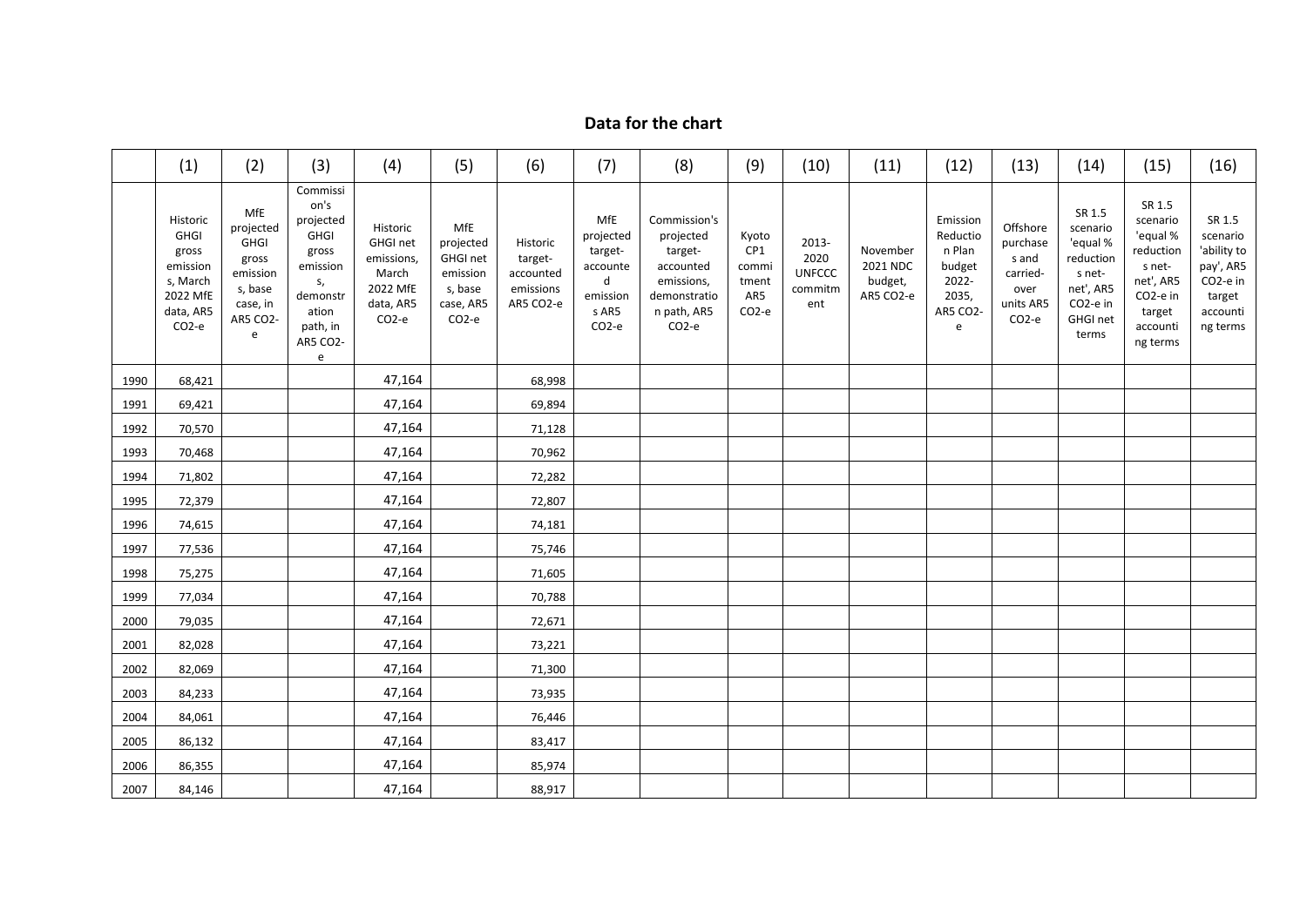|      | (1)                                                                                                    | (2)                                                                                   | (3)                                                                                                                              | (4)                                                                                              | (5)                                                                                   | (6)                                                        | (7)                                                                                    | (8)                                                                                                                  | (9)                                                        | (10)                                             | (11)                                         | (12)                                                                        | (13)                                                                                | (14)                                                                                                             | (15)                                                                                                                          | (16)                                                                                                      |
|------|--------------------------------------------------------------------------------------------------------|---------------------------------------------------------------------------------------|----------------------------------------------------------------------------------------------------------------------------------|--------------------------------------------------------------------------------------------------|---------------------------------------------------------------------------------------|------------------------------------------------------------|----------------------------------------------------------------------------------------|----------------------------------------------------------------------------------------------------------------------|------------------------------------------------------------|--------------------------------------------------|----------------------------------------------|-----------------------------------------------------------------------------|-------------------------------------------------------------------------------------|------------------------------------------------------------------------------------------------------------------|-------------------------------------------------------------------------------------------------------------------------------|-----------------------------------------------------------------------------------------------------------|
|      | Historic<br><b>GHGI</b><br>gross<br>emission<br>s, March<br>2022 MfE<br>data, AR5<br>CO <sub>2-e</sub> | MfE<br>projected<br>GHGI<br>gross<br>emission<br>s, base<br>case, in<br>AR5 CO2-<br>e | Commissi<br>on's<br>projected<br><b>GHGI</b><br>gross<br>emission<br>s,<br>demonstr<br>ation<br>path, in<br><b>AR5 CO2-</b><br>e | Historic<br><b>GHGI net</b><br>emissions,<br>March<br>2022 MfE<br>data, AR5<br>CO <sub>2-e</sub> | MfE<br>projected<br>GHGI net<br>emission<br>s, base<br>case, AR5<br>CO <sub>2-e</sub> | Historic<br>target-<br>accounted<br>emissions<br>AR5 CO2-e | MfE<br>projected<br>target-<br>accounte<br>d<br>emission<br>s AR5<br>CO <sub>2-e</sub> | Commission's<br>projected<br>target-<br>accounted<br>emissions,<br>demonstratio<br>n path, AR5<br>CO <sub>2</sub> -e | Kyoto<br>CP1<br>commi<br>tment<br>AR5<br>CO <sub>2-e</sub> | 2013-<br>2020<br><b>UNFCCC</b><br>commitm<br>ent | November<br>2021 NDC<br>budget,<br>AR5 CO2-e | Emission<br>Reductio<br>n Plan<br>budget<br>2022-<br>2035,<br>AR5 CO2-<br>e | Offshore<br>purchase<br>s and<br>carried-<br>over<br>units AR5<br>CO <sub>2-e</sub> | SR 1.5<br>scenario<br>'equal %<br>reduction<br>s net-<br>net', AR5<br>CO <sub>2</sub> -e in<br>GHGI net<br>terms | SR 1.5<br>scenario<br>'equal %<br>reduction<br>s net-<br>net', AR5<br>CO <sub>2</sub> -e in<br>target<br>accounti<br>ng terms | SR 1.5<br>scenario<br>'ability to<br>pay', AR5<br>CO <sub>2</sub> -e in<br>target<br>accounti<br>ng terms |
| 2008 | 83,738                                                                                                 |                                                                                       |                                                                                                                                  | 47,164                                                                                           |                                                                                       | 69,901                                                     |                                                                                        |                                                                                                                      | 68,336                                                     |                                                  |                                              |                                                                             | 1,565                                                                               |                                                                                                                  |                                                                                                                               |                                                                                                           |
| 2009 | 81,094                                                                                                 |                                                                                       |                                                                                                                                  | 47,164                                                                                           |                                                                                       | 69,391                                                     |                                                                                        |                                                                                                                      | 68,336                                                     |                                                  |                                              |                                                                             | 1,055                                                                               |                                                                                                                  |                                                                                                                               |                                                                                                           |
| 2010 | 81,700                                                                                                 |                                                                                       |                                                                                                                                  | 47,164                                                                                           |                                                                                       | 69,975                                                     |                                                                                        |                                                                                                                      | 68,336                                                     |                                                  |                                              |                                                                             | 1,639                                                                               |                                                                                                                  |                                                                                                                               |                                                                                                           |
| 2011 | 81,558                                                                                                 |                                                                                       |                                                                                                                                  | 47,164                                                                                           |                                                                                       | 68,371                                                     |                                                                                        |                                                                                                                      | 68,336                                                     |                                                  |                                              |                                                                             | 35                                                                                  |                                                                                                                  |                                                                                                                               |                                                                                                           |
| 2012 | 83,770                                                                                                 |                                                                                       |                                                                                                                                  | 47,164                                                                                           |                                                                                       | 72,342                                                     |                                                                                        |                                                                                                                      | 68,336                                                     |                                                  |                                              |                                                                             | 4,006                                                                               |                                                                                                                  |                                                                                                                               |                                                                                                           |
| 2013 | 83,084                                                                                                 |                                                                                       |                                                                                                                                  | 47,164                                                                                           |                                                                                       | 74,627                                                     |                                                                                        |                                                                                                                      |                                                            | 67,700                                           |                                              |                                                                             | 6,927                                                                               |                                                                                                                  |                                                                                                                               |                                                                                                           |
| 2014 | 83,898                                                                                                 |                                                                                       |                                                                                                                                  | 47,164                                                                                           |                                                                                       | 71,763                                                     |                                                                                        |                                                                                                                      |                                                            | 67,303                                           |                                              |                                                                             | 4,461                                                                               |                                                                                                                  |                                                                                                                               |                                                                                                           |
| 2015 | 83,675                                                                                                 |                                                                                       |                                                                                                                                  | 47,164                                                                                           |                                                                                       | 70,590                                                     |                                                                                        |                                                                                                                      |                                                            | 66,906                                           |                                              |                                                                             | 3,684                                                                               |                                                                                                                  |                                                                                                                               |                                                                                                           |
| 2016 | 81,558                                                                                                 |                                                                                       |                                                                                                                                  | 47,164                                                                                           |                                                                                       | 67,670                                                     |                                                                                        |                                                                                                                      |                                                            | 66,508                                           |                                              |                                                                             | 1,161                                                                               |                                                                                                                  |                                                                                                                               |                                                                                                           |
| 2017 | 83,031                                                                                                 |                                                                                       |                                                                                                                                  | 47,164                                                                                           |                                                                                       | 70,949                                                     |                                                                                        |                                                                                                                      |                                                            | 66,111                                           |                                              |                                                                             | 4,838                                                                               |                                                                                                                  |                                                                                                                               |                                                                                                           |
| 2018 | 83,207                                                                                                 |                                                                                       |                                                                                                                                  | 47,164                                                                                           |                                                                                       | 73,108                                                     |                                                                                        |                                                                                                                      |                                                            | 65,714                                           |                                              |                                                                             | 7,394                                                                               |                                                                                                                  |                                                                                                                               |                                                                                                           |
| 2019 | 84,741                                                                                                 |                                                                                       |                                                                                                                                  | 47,164                                                                                           |                                                                                       | 77,811                                                     |                                                                                        |                                                                                                                      |                                                            | 65,317                                           |                                              |                                                                             | 12,494                                                                              |                                                                                                                  |                                                                                                                               |                                                                                                           |
| 2020 | 81,868                                                                                                 | 82,775                                                                                | 83,102                                                                                                                           | 47,164                                                                                           | 57,483                                                                                |                                                            | 74,425                                                                                 | 74,705                                                                                                               |                                                            | 64,919                                           |                                              |                                                                             | 9,506                                                                               | 64,924                                                                                                           | 70,068                                                                                                                        | 70,068                                                                                                    |
| 2021 |                                                                                                        | 83,015                                                                                | 81,818                                                                                                                           |                                                                                                  | 58,885                                                                                |                                                            | 75,702                                                                                 | 74,618                                                                                                               |                                                            |                                                  | 63,497                                       |                                                                             | 11,121                                                                              | 62,457                                                                                                           | 67,406                                                                                                                        | 62,621                                                                                                    |
| 2022 |                                                                                                        | 83,128                                                                                | 81,601                                                                                                                           |                                                                                                  | 60,658                                                                                |                                                            | 76,731                                                                                 | 74,789                                                                                                               |                                                            |                                                  | 62,074                                       | 72,500                                                                      | 14,656                                                                              | 59,901                                                                                                           | 64,647                                                                                                                        | 55,175                                                                                                    |
| 2023 |                                                                                                        | 82,400                                                                                | 80,041                                                                                                                           |                                                                                                  | 61,754                                                                                |                                                            | 76,542                                                                                 | 73,765                                                                                                               |                                                            |                                                  | 60,652                                       | 72,500                                                                      | 15,890                                                                              | 57,391                                                                                                           | 61,938                                                                                                                        | 47,728                                                                                                    |
| 2024 |                                                                                                        | 81,828                                                                                | 78,736                                                                                                                           |                                                                                                  | 63,086                                                                                |                                                            | 76,116                                                                                 | 72,615                                                                                                               |                                                            |                                                  | 59,229                                       | 72,500                                                                      | 16,886                                                                              | 54,878                                                                                                           | 59,226                                                                                                                        | 40,281                                                                                                    |
| 2025 |                                                                                                        | 79,053                                                                                | 75,554                                                                                                                           |                                                                                                  | 61,549                                                                                |                                                            | 72,697                                                                                 | 68,936                                                                                                               |                                                            |                                                  | 57,807                                       | 72,500                                                                      | 14,890                                                                              | 52,368                                                                                                           | 56,517                                                                                                                        | 32,834                                                                                                    |
| 2026 |                                                                                                        | 78,933                                                                                | 74,856                                                                                                                           |                                                                                                  | 62,852                                                                                |                                                            | 71,385                                                                                 | 66,712                                                                                                               |                                                            |                                                  | 56,384                                       | 61,000                                                                      | 15,001                                                                              | 49,856                                                                                                           | 53,806                                                                                                                        | 25,387                                                                                                    |
| 2027 |                                                                                                        | 78,904                                                                                | 74,035                                                                                                                           |                                                                                                  | 63,892                                                                                |                                                            | 69,986                                                                                 | 65,021                                                                                                               |                                                            |                                                  | 54,962                                       | 61,000                                                                      | 15,024                                                                              | 47,344                                                                                                           | 51,095                                                                                                                        | 17,940                                                                                                    |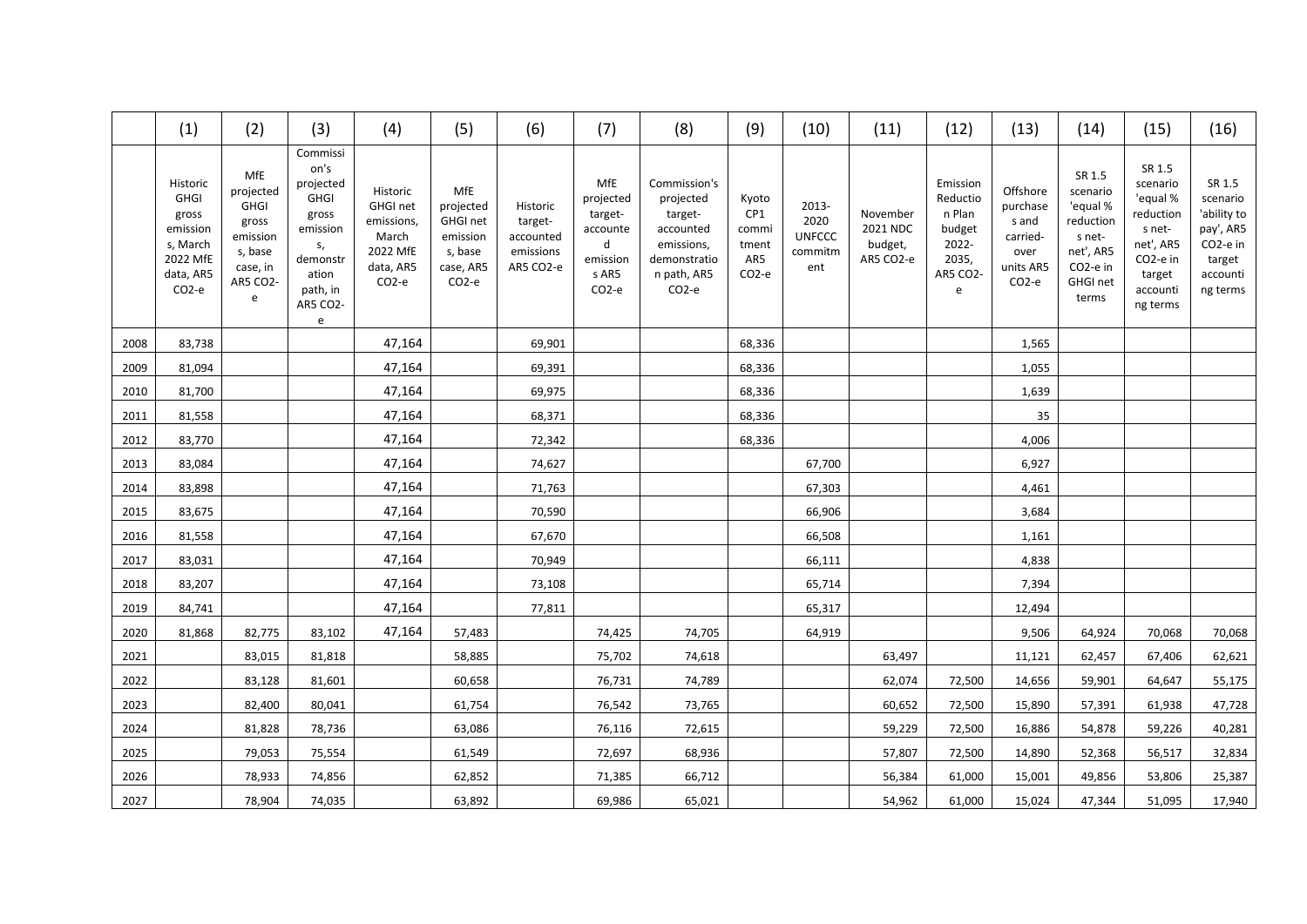|      | (1)                                                                                                    | (2)                                                                                                 | (3)                                                                                                                                      | (4)                                                                                               | (5)                                                                                   | (6)                                                        | (7)                                                                                    | (8)                                                                                                                 | (9)                                                        | (10)                                             | (11)                                         | (12)                                                                        | (13)                                                                                | (14)                                                                                                             | (15)                                                                                                             | (16)                                                                                         |
|------|--------------------------------------------------------------------------------------------------------|-----------------------------------------------------------------------------------------------------|------------------------------------------------------------------------------------------------------------------------------------------|---------------------------------------------------------------------------------------------------|---------------------------------------------------------------------------------------|------------------------------------------------------------|----------------------------------------------------------------------------------------|---------------------------------------------------------------------------------------------------------------------|------------------------------------------------------------|--------------------------------------------------|----------------------------------------------|-----------------------------------------------------------------------------|-------------------------------------------------------------------------------------|------------------------------------------------------------------------------------------------------------------|------------------------------------------------------------------------------------------------------------------|----------------------------------------------------------------------------------------------|
|      | Historic<br><b>GHGI</b><br>gross<br>emission<br>s, March<br>2022 MfE<br>data, AR5<br>CO <sub>2-e</sub> | MfE<br>projected<br><b>GHGI</b><br>gross<br>emission<br>s, base<br>case, in<br><b>AR5 CO2-</b><br>e | Commissi<br>on's<br>projected<br><b>GHGI</b><br>gross<br>emission<br>S,<br>demonstr<br>ation<br>path, in<br><b>AR5 CO2-</b><br>${\bf e}$ | Historic<br><b>GHGI net</b><br>emissions,<br>March<br>2022 MfE<br>data, AR5<br>CO <sub>2</sub> -e | MfE<br>projected<br>GHGI net<br>emission<br>s, base<br>case, AR5<br>CO <sub>2-e</sub> | Historic<br>target-<br>accounted<br>emissions<br>AR5 CO2-e | MfE<br>projected<br>target-<br>accounte<br>d<br>emission<br>s AR5<br>CO <sub>2-e</sub> | Commission's<br>projected<br>target-<br>accounted<br>emissions,<br>demonstratio<br>n path, AR5<br>CO <sub>2-e</sub> | Kyoto<br>CP1<br>commi<br>tment<br>AR5<br>CO <sub>2-e</sub> | 2013-<br>2020<br><b>UNFCCC</b><br>commitm<br>ent | November<br>2021 NDC<br>budget,<br>AR5 CO2-e | Emission<br>Reductio<br>n Plan<br>budget<br>2022-<br>2035,<br>AR5 CO2-<br>e | Offshore<br>purchase<br>s and<br>carried-<br>over<br>units AR5<br>CO <sub>2-e</sub> | SR 1.5<br>scenario<br>'equal %<br>reduction<br>s net-<br>net', AR5<br>CO <sub>2</sub> -e in<br>GHGI net<br>terms | SR 1.5<br>scenario<br>'equal %<br>reduction<br>s net-<br>net', AR5<br>CO2-e in<br>target<br>accounti<br>ng terms | SR 1.5<br>scenario<br>'ability to<br>pay', AR5<br>CO2-e in<br>target<br>accounti<br>ng terms |
| 2028 |                                                                                                        | 78,807                                                                                              | 72,861                                                                                                                                   |                                                                                                   | 64,721                                                                                |                                                            | 68,596                                                                                 | 62,936                                                                                                              |                                                            |                                                  | 53,539                                       | 61,000                                                                      | 15,057                                                                              | 44,833                                                                                                           | 48,386                                                                                                           | 10,494                                                                                       |
| 2029 |                                                                                                        | 78,374                                                                                              | 71,514                                                                                                                                   |                                                                                                   | 64,428                                                                                |                                                            | 67,287                                                                                 | 60,807                                                                                                              |                                                            |                                                  | 52,117                                       | 61,000                                                                      | 15,171                                                                              | 42,321                                                                                                           | 45,674                                                                                                           | 3,047                                                                                        |
| 2030 |                                                                                                        | 78,115                                                                                              | 69,233                                                                                                                                   |                                                                                                   | 64,422                                                                                |                                                            | 66,223                                                                                 | 57,841                                                                                                              |                                                            |                                                  | 50,694                                       | 61,000                                                                      | 15,529                                                                              | 39,810                                                                                                           | 42,964                                                                                                           | $-4,400$                                                                                     |
| 2031 |                                                                                                        | 77,834                                                                                              | 67,691                                                                                                                                   |                                                                                                   | 64,091                                                                                |                                                            | 65,118                                                                                 | 55,573                                                                                                              |                                                            |                                                  |                                              | 48,000                                                                      |                                                                                     |                                                                                                                  |                                                                                                                  |                                                                                              |
| 2032 |                                                                                                        | 77,588                                                                                              | 66,099                                                                                                                                   |                                                                                                   | 63,750                                                                                |                                                            | 64,128                                                                                 | 53,249                                                                                                              |                                                            |                                                  |                                              | 48,000                                                                      |                                                                                     |                                                                                                                  |                                                                                                                  |                                                                                              |
| 2033 |                                                                                                        | 77,211                                                                                              | 64,478                                                                                                                                   |                                                                                                   | 63,307                                                                                |                                                            | 63,069                                                                                 | 50,952                                                                                                              |                                                            |                                                  |                                              | 48,000                                                                      |                                                                                     |                                                                                                                  |                                                                                                                  |                                                                                              |
| 2034 |                                                                                                        | 76,696                                                                                              | 62,867                                                                                                                                   |                                                                                                   | 62,140                                                                                |                                                            | 61,949                                                                                 | 48,733                                                                                                              |                                                            |                                                  |                                              | 48,000                                                                      |                                                                                     |                                                                                                                  |                                                                                                                  |                                                                                              |
| 2035 |                                                                                                        | 76,222                                                                                              | 61,293                                                                                                                                   |                                                                                                   | 60,759                                                                                |                                                            | 60,699                                                                                 | 46,369                                                                                                              |                                                            |                                                  |                                              | 48,000                                                                      |                                                                                     |                                                                                                                  |                                                                                                                  |                                                                                              |
| 2036 |                                                                                                        | 75,851                                                                                              | 59,704                                                                                                                                   |                                                                                                   | 58,295                                                                                |                                                            | 59,287                                                                                 | 43,728                                                                                                              |                                                            |                                                  |                                              |                                                                             |                                                                                     |                                                                                                                  |                                                                                                                  |                                                                                              |
| 2037 |                                                                                                        | 75,574                                                                                              | 58,204                                                                                                                                   |                                                                                                   | 55,406                                                                                |                                                            | 56,977                                                                                 | 40,895                                                                                                              |                                                            |                                                  |                                              |                                                                             |                                                                                     |                                                                                                                  |                                                                                                                  |                                                                                              |
| 2038 |                                                                                                        | 74,666                                                                                              | 56,622                                                                                                                                   |                                                                                                   | 51,857                                                                                |                                                            | 54,992                                                                                 | 38,333                                                                                                              |                                                            |                                                  |                                              |                                                                             |                                                                                     |                                                                                                                  |                                                                                                                  |                                                                                              |
| 2039 |                                                                                                        | 74,322                                                                                              | 55,091                                                                                                                                   |                                                                                                   | 49,277                                                                                |                                                            | 53,552                                                                                 | 35,840                                                                                                              |                                                            |                                                  |                                              |                                                                             |                                                                                     |                                                                                                                  |                                                                                                                  |                                                                                              |
| 2040 |                                                                                                        | 74,014                                                                                              | 53,157                                                                                                                                   |                                                                                                   | 46,087                                                                                |                                                            | 52,175                                                                                 | 32,989                                                                                                              |                                                            |                                                  |                                              |                                                                             |                                                                                     |                                                                                                                  |                                                                                                                  |                                                                                              |
| 2041 |                                                                                                        | 73,129                                                                                              | 52,037                                                                                                                                   |                                                                                                   | 44,518                                                                                |                                                            | 50,416                                                                                 | 31,194                                                                                                              |                                                            |                                                  |                                              |                                                                             |                                                                                     |                                                                                                                  |                                                                                                                  |                                                                                              |
| 2042 |                                                                                                        | 72,782                                                                                              | 50,837                                                                                                                                   |                                                                                                   | 42,798                                                                                |                                                            | 49,659                                                                                 | 29,780                                                                                                              |                                                            |                                                  |                                              |                                                                             |                                                                                     |                                                                                                                  |                                                                                                                  |                                                                                              |
| 2043 |                                                                                                        | 72,405                                                                                              | 49,784                                                                                                                                   |                                                                                                   | 42,553                                                                                |                                                            | 49,133                                                                                 | 28,650                                                                                                              |                                                            |                                                  |                                              |                                                                             |                                                                                     |                                                                                                                  |                                                                                                                  |                                                                                              |
| 2044 |                                                                                                        | 72,022                                                                                              | 48,709                                                                                                                                   |                                                                                                   | 40,923                                                                                |                                                            | 48,690                                                                                 | 27,565                                                                                                              |                                                            |                                                  |                                              |                                                                             |                                                                                     |                                                                                                                  |                                                                                                                  |                                                                                              |
| 2045 |                                                                                                        | 71,603                                                                                              | 47,739                                                                                                                                   |                                                                                                   | 39,814                                                                                |                                                            | 48,027                                                                                 | 26,584                                                                                                              |                                                            |                                                  |                                              |                                                                             |                                                                                     |                                                                                                                  |                                                                                                                  |                                                                                              |
| 2046 |                                                                                                        | 71,224                                                                                              | 46,731                                                                                                                                   |                                                                                                   | 37,464                                                                                |                                                            | 47,391                                                                                 | 25,508                                                                                                              |                                                            |                                                  |                                              |                                                                             |                                                                                     |                                                                                                                  |                                                                                                                  |                                                                                              |
| 2047 |                                                                                                        | 70,822                                                                                              | 45,875                                                                                                                                   |                                                                                                   | 36,984                                                                                |                                                            | 46,776                                                                                 | 24,615                                                                                                              |                                                            |                                                  |                                              |                                                                             |                                                                                     |                                                                                                                  |                                                                                                                  |                                                                                              |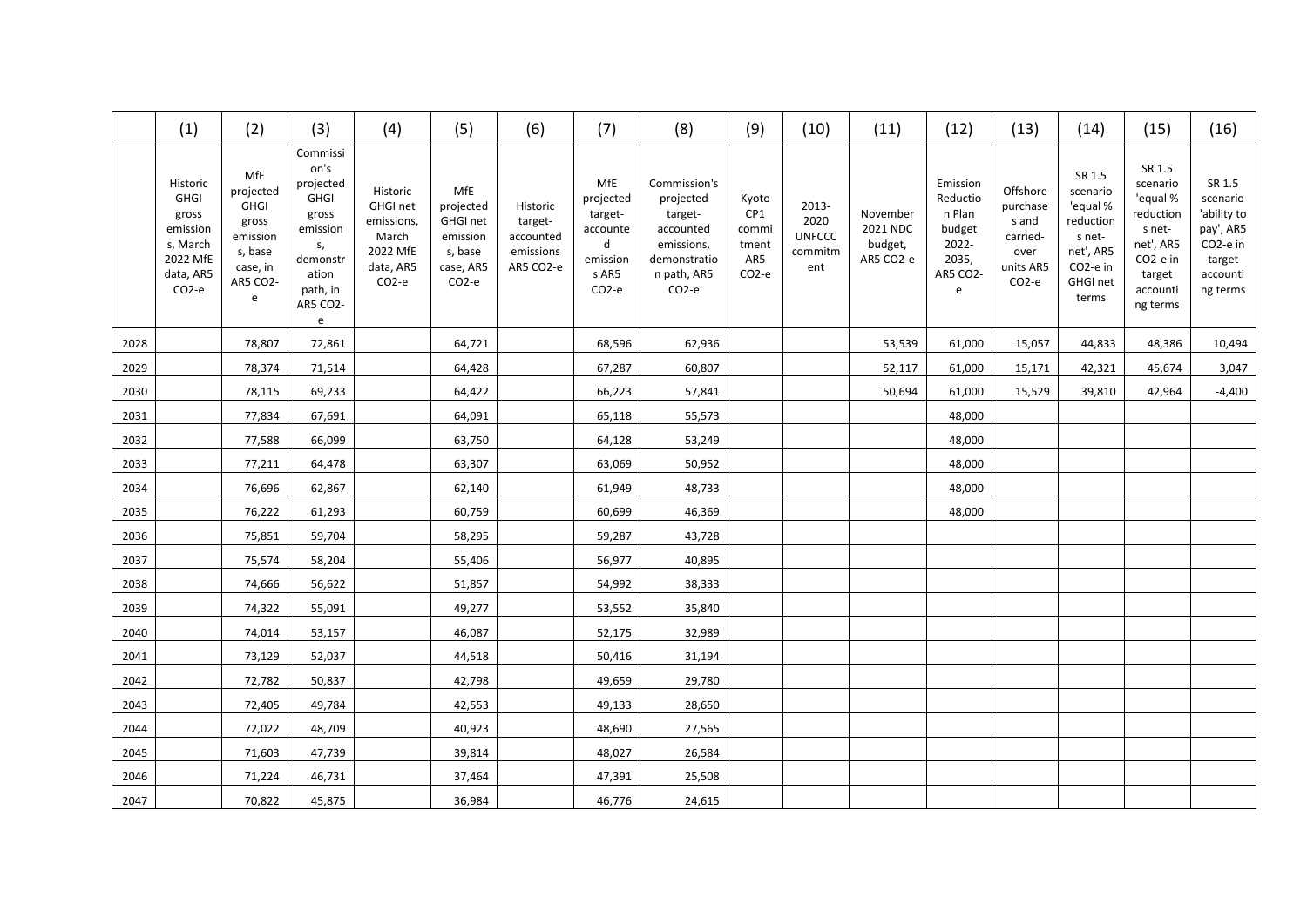|      | (1)                                                                                          | (2)                                                                                                 | (3)                                                                                                                       | (4)                                                                                              | (5)                                                                                       | (6)                                                        | (7)                                                                          | (8)                                                                                                       | (9)                                                          | (10)                                             | (11)                                         | (12)                                                                        | (13)                                                                      | $\left(14\right)$                                                                                                       | (15)                                                                                                                          | (16)                                                                                                      |
|------|----------------------------------------------------------------------------------------------|-----------------------------------------------------------------------------------------------------|---------------------------------------------------------------------------------------------------------------------------|--------------------------------------------------------------------------------------------------|-------------------------------------------------------------------------------------------|------------------------------------------------------------|------------------------------------------------------------------------------|-----------------------------------------------------------------------------------------------------------|--------------------------------------------------------------|--------------------------------------------------|----------------------------------------------|-----------------------------------------------------------------------------|---------------------------------------------------------------------------|-------------------------------------------------------------------------------------------------------------------------|-------------------------------------------------------------------------------------------------------------------------------|-----------------------------------------------------------------------------------------------------------|
|      | Historic<br><b>GHGI</b><br>gross<br>emission<br>s, March<br>2022 MfE<br>data, AR5<br>$CO2-e$ | <b>MfE</b><br>projected<br><b>GHGI</b><br>gross<br>emission<br>s, base<br>case, in<br>AR5 CO2-<br>e | Commissi<br>on's<br>projected<br><b>GHGI</b><br>gross<br>emission<br>S,<br>demonstr<br>ation<br>path, in<br>AR5 CO2-<br>e | Historic<br><b>GHGI net</b><br>emissions,<br>March<br>2022 MfE<br>data, AR5<br>CO <sub>2-e</sub> | <b>MfE</b><br>projected<br><b>GHGI net</b><br>emission<br>s, base<br>case, AR5<br>$CO2-e$ | Historic<br>target-<br>accounted<br>emissions<br>AR5 CO2-e | MfE<br>projected<br>target-<br>accounte<br>d<br>emission<br>s AR5<br>$CO2-e$ | Commission's<br>projected<br>target-<br>accounted<br>emissions,<br>demonstratio<br>n path, AR5<br>$CO2-e$ | Kyoto<br>CP <sub>1</sub><br>commi<br>tment<br>AR5<br>$CO2-e$ | 2013-<br>2020<br><b>UNFCCC</b><br>commitm<br>ent | November<br>2021 NDC<br>budget,<br>AR5 CO2-e | Emission<br>Reductio<br>n Plan<br>budget<br>2022-<br>2035,<br>AR5 CO2-<br>e | Offshore<br>purchase<br>s and<br>carried-<br>over<br>units AR5<br>$CO2-e$ | SR 1.5<br>scenario<br>'equal %<br>reduction<br>s net-<br>net', AR5<br>CO <sub>2</sub> -e in<br><b>GHGI net</b><br>terms | SR 1.5<br>scenario<br>'equal %<br>reduction<br>s net-<br>net', AR5<br>CO <sub>2</sub> -e in<br>target<br>accounti<br>ng terms | SR 1.5<br>scenario<br>'ability to<br>pay', AR5<br>CO <sub>2</sub> -e in<br>target<br>accounti<br>ng terms |
| 2048 |                                                                                              | 70,381                                                                                              | 45,126                                                                                                                    |                                                                                                  | 36,385                                                                                    |                                                            | 46,101                                                                       | 23,883                                                                                                    |                                                              |                                                  |                                              |                                                                             |                                                                           |                                                                                                                         |                                                                                                                               |                                                                                                           |
| 2049 |                                                                                              | 69,911                                                                                              | 44,332                                                                                                                    |                                                                                                  | 36,776                                                                                    |                                                            | 45,388                                                                       | 23,174                                                                                                    |                                                              |                                                  |                                              |                                                                             |                                                                           |                                                                                                                         |                                                                                                                               |                                                                                                           |
| 2050 |                                                                                              | 69,417                                                                                              | 43,542                                                                                                                    |                                                                                                  | 37,804                                                                                    |                                                            | 44,651                                                                       | 22,536                                                                                                    |                                                              |                                                  |                                              |                                                                             |                                                                           |                                                                                                                         |                                                                                                                               |                                                                                                           |

#### Sources:

- Column (1) AR5 values calculated from the AR4 figures in New Zealand's 2022 GHGI submission in Excel file NZL\_2022\_2020\_31032022\_060046\_review, extracted from zip file a[t https://environment.govt.nz/assets/publications/GhG-Inventory/Common-reporting-format-output-tables.zip](https://environment.govt.nz/assets/publications/GhG-Inventory/Common-reporting-format-output-tables.zip) downloaded April 2022, with CO2, CH4, N2O and SF6 converted to AR5 CO2-e using the multipliers drawn from *Global Warming Potential Values* at [https://ghgprotocol.org/sites/default/files/Global-Warming-Potential-Values%20%28Feb%2016%202016%29\\_1.pdf](https://ghgprotocol.org/sites/default/files/Global-Warming-Potential-Values%20%28Feb%2016%202016%29_1.pdf) downloaded 13 June 2022, and HFCs and PFCs converted from AR4 to AR5 values using multipliers calculated from comparing the worksheets 'NZ emissions AR4' and 'NZ emissions AR5' in the Commission's *NDC calculator for 2021 final advice* a[t https://ccc-production-media.s3.ap-southeast-2.amazonaws.com/public/Inaia-tonu](https://ccc-production-media.s3.ap-southeast-2.amazonaws.com/public/Inaia-tonu-nei-a-low-emissions-future-for-Aotearoa/Modelling-files/NDC-calculator-for-2021-final-advice.xlsx)[nei-a-low-emissions-future-for-Aotearoa/Modelling-files/NDC-calculator-for-2021-final-advice.xlsx](https://ccc-production-media.s3.ap-southeast-2.amazonaws.com/public/Inaia-tonu-nei-a-low-emissions-future-for-Aotearoa/Modelling-files/NDC-calculator-for-2021-final-advice.xlsx) downloaded August 2021.
- Column (2) from MfE table prepared in June 2021 and published March 2022 [https://environment.govt.nz/assets/2050-historical-and-projected-sectoral](https://environment.govt.nz/assets/2050-historical-and-projected-sectoral-emissions-data-March_2022-2.xlsx)[emissions-data-March\\_2022-2.xlsx](https://environment.govt.nz/assets/2050-historical-and-projected-sectoral-emissions-data-March_2022-2.xlsx) downloaded 10 June 2022, worksheet 'Projected base scenario AR5' row 15.
- Column (3) from Climate Change Commission final report website [https://www.climatecommission.govt.nz/our-work/advice-to-government-topic/inaia](https://www.climatecommission.govt.nz/our-work/advice-to-government-topic/inaia-tonu-nei-a-low-emissions-future-for-aotearoa/)[tonu-nei-a-low-emissions-future-for-aotearoa/](https://www.climatecommission.govt.nz/our-work/advice-to-government-topic/inaia-tonu-nei-a-low-emissions-future-for-aotearoa/) , Modelling and Data/NDC calculations, Excel file at [https://ccc-production-media.s3.ap-southeast-](https://ccc-production-media.s3.ap-southeast-2.amazonaws.com/public/Inaia-tonu-nei-a-low-emissions-future-for-Aotearoa/Modelling-files/NDC-calculator-for-2021-final-advice.xlsx)[2.amazonaws.com/public/Inaia-tonu-nei-a-low-emissions-future-for-Aotearoa/Modelling-files/NDC-calculator-for-2021-final-advice.xlsx](https://ccc-production-media.s3.ap-southeast-2.amazonaws.com/public/Inaia-tonu-nei-a-low-emissions-future-for-Aotearoa/Modelling-files/NDC-calculator-for-2021-final-advice.xlsx) , worksheet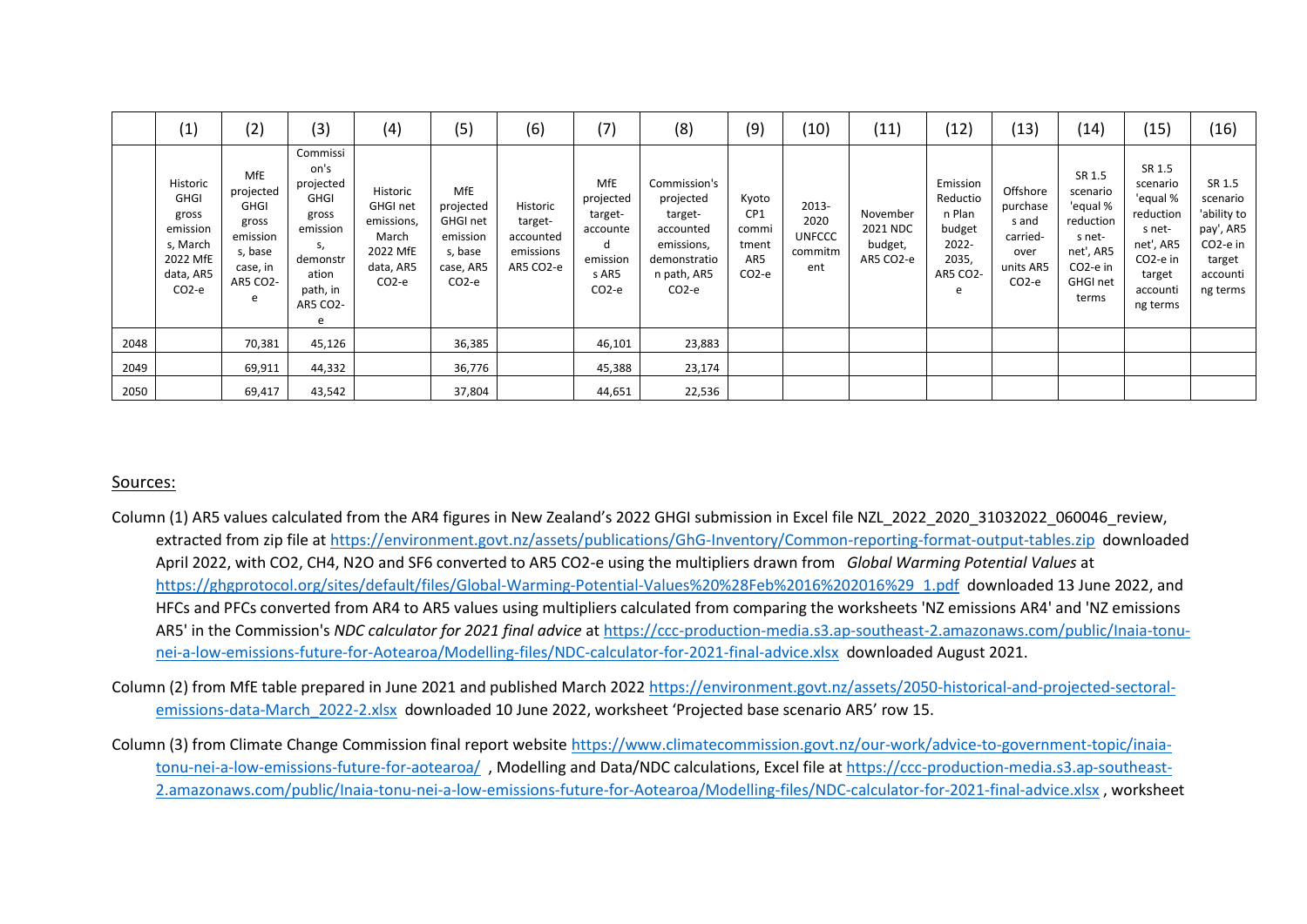'Demonstration path' rows 19 (methane) and 28 (long-lived gases), AR4 values converted to AR5 using a multiplier of 1.12 for methane and 0.98 for long-lived gases (the latter ratio obtained by dividing the Commission's historical AR5 series in sheet 'NZ emissions AR5' by the matching series in the worksheet 'NZ emissions AR4'.

- Column (4) AR5 values calculated from the AR4 figures in New Zealand's 2022 GHGI submission in Excel file NZL\_2022\_2020\_31032022\_060046\_review, extracted from zip file a[t https://environment.govt.nz/assets/publications/GhG-Inventory/Common-reporting-format-output-tables.zip](https://environment.govt.nz/assets/publications/GhG-Inventory/Common-reporting-format-output-tables.zip) downloaded April 2022, with CO2, CH4, N2O and SF6 converted to AR5 CO2-e using the multipliers drawn from *Global Warming Potential Values* at [https://ghgprotocol.org/sites/default/files/Global-Warming-Potential-Values%20%28Feb%2016%202016%29\\_1.pdf](https://ghgprotocol.org/sites/default/files/Global-Warming-Potential-Values%20%28Feb%2016%202016%29_1.pdf) downloaded 13 June 2022, and HFCs and PFCs converted from AR4 to AR5 values using multipliers calculated from comparing the worksheets 'NZ emissions AR4' and 'NZ emissions AR5' in the Commission's *NDC calculator for 2021 final advice* a[t https://ccc-production-media.s3.ap-southeast-2.amazonaws.com/public/Inaia-tonu](https://ccc-production-media.s3.ap-southeast-2.amazonaws.com/public/Inaia-tonu-nei-a-low-emissions-future-for-Aotearoa/Modelling-files/NDC-calculator-for-2021-final-advice.xlsx)[nei-a-low-emissions-future-for-Aotearoa/Modelling-files/NDC-calculator-for-2021-final-advice.xlsx](https://ccc-production-media.s3.ap-southeast-2.amazonaws.com/public/Inaia-tonu-nei-a-low-emissions-future-for-Aotearoa/Modelling-files/NDC-calculator-for-2021-final-advice.xlsx) downloaded August 2021.
- Column (5) from MfE table prepared in June 2021 and published March 2022 [https://environment.govt.nz/assets/2050-historical-and-projected-sectoral](https://environment.govt.nz/assets/2050-historical-and-projected-sectoral-emissions-data-March_2022-2.xlsx)[emissions-data-March\\_2022-2.xlsx](https://environment.govt.nz/assets/2050-historical-and-projected-sectoral-emissions-data-March_2022-2.xlsx) downloaded 10 June 2022, worksheet 'Projected base scenario AR5' row 16.
- Column (6) from MfE table prepared in June 2021 and published March 2022 [https://environment.govt.nz/assets/2050-historical-and-projected-sectoral](https://environment.govt.nz/assets/2050-historical-and-projected-sectoral-emissions-data-March_2022-2.xlsx)[emissions-data-March\\_2022-2.xlsx](https://environment.govt.nz/assets/2050-historical-and-projected-sectoral-emissions-data-March_2022-2.xlsx) downloaded 10 June 2022 Sheet 'Estimated historical AR5' row 18.
- Column (7) from MfE table prepared in June 2021 and published March 2022 [https://environment.govt.nz/assets/2050-historical-and-projected-sectoral](https://environment.govt.nz/assets/2050-historical-and-projected-sectoral-emissions-data-March_2022-2.xlsx)[emissions-data-March\\_2022-2.xlsx](https://environment.govt.nz/assets/2050-historical-and-projected-sectoral-emissions-data-March_2022-2.xlsx) downloaded 10 June 2022, worksheet 'Projected base scenario' row 18.
- Column (8) from Climate Change Commission final report website [https://www.climatecommission.govt.nz/our-work/advice-to-government-topic/inaia](https://www.climatecommission.govt.nz/our-work/advice-to-government-topic/inaia-tonu-nei-a-low-emissions-future-for-aotearoa/)[tonu-nei-a-low-emissions-future-for-aotearoa/](https://www.climatecommission.govt.nz/our-work/advice-to-government-topic/inaia-tonu-nei-a-low-emissions-future-for-aotearoa/) , Modelling and Data/NDC calcuations, Excel file a[t https://ccc-production-media.s3.ap-southeast-](https://ccc-production-media.s3.ap-southeast-2.amazonaws.com/public/Inaia-tonu-nei-a-low-emissions-future-for-Aotearoa/Modelling-files/NDC-calculator-for-2021-final-advice.xlsx)[2.amazonaws.com/public/Inaia-tonu-nei-a-low-emissions-future-for-Aotearoa/Modelling-files/NDC-calculator-for-2021-final-advice.xlsx](https://ccc-production-media.s3.ap-southeast-2.amazonaws.com/public/Inaia-tonu-nei-a-low-emissions-future-for-Aotearoa/Modelling-files/NDC-calculator-for-2021-final-advice.xlsx) , worksheet 'Demonstration path' rows 18 (methane) and 27 (long-lived gases), AR4 values converted to AR5 using a multiplier of 1.12 for methane and 0.98 for long-lived gases (the latter ratio obtained by dividing the Commission's historical AR5 series in sheet 'NZ emissions AR5' by the matching series in the worksheet 'NZ emissions AR4'.

Column (9) set equal to the 1990 gross emissions in Column (1).

Column (10) calculated from the MfE April 2022 update in New Zealand's net position at [https://environment.govt.nz/what-government-is-doing/areas-of](https://environment.govt.nz/what-government-is-doing/areas-of-work/climate-change/emissions-reduction-targets/latest-update-on-new-zealands-2020-net-position/)[work/climate-change/emissions-reduction-targets/latest-update-on-new-zealands-2020-net-position/](https://environment.govt.nz/what-government-is-doing/areas-of-work/climate-change/emissions-reduction-targets/latest-update-on-new-zealands-2020-net-position/) accessed 10 June 2022. This gives a total budget of 509.8 Mt which has been multiplied by 1.04 to get an AR5 estimate. The total has then be allocated as a linear series adding to this total, with a 2020 terminal value equal to 95% of the 1990 gross emissions in Column (1).